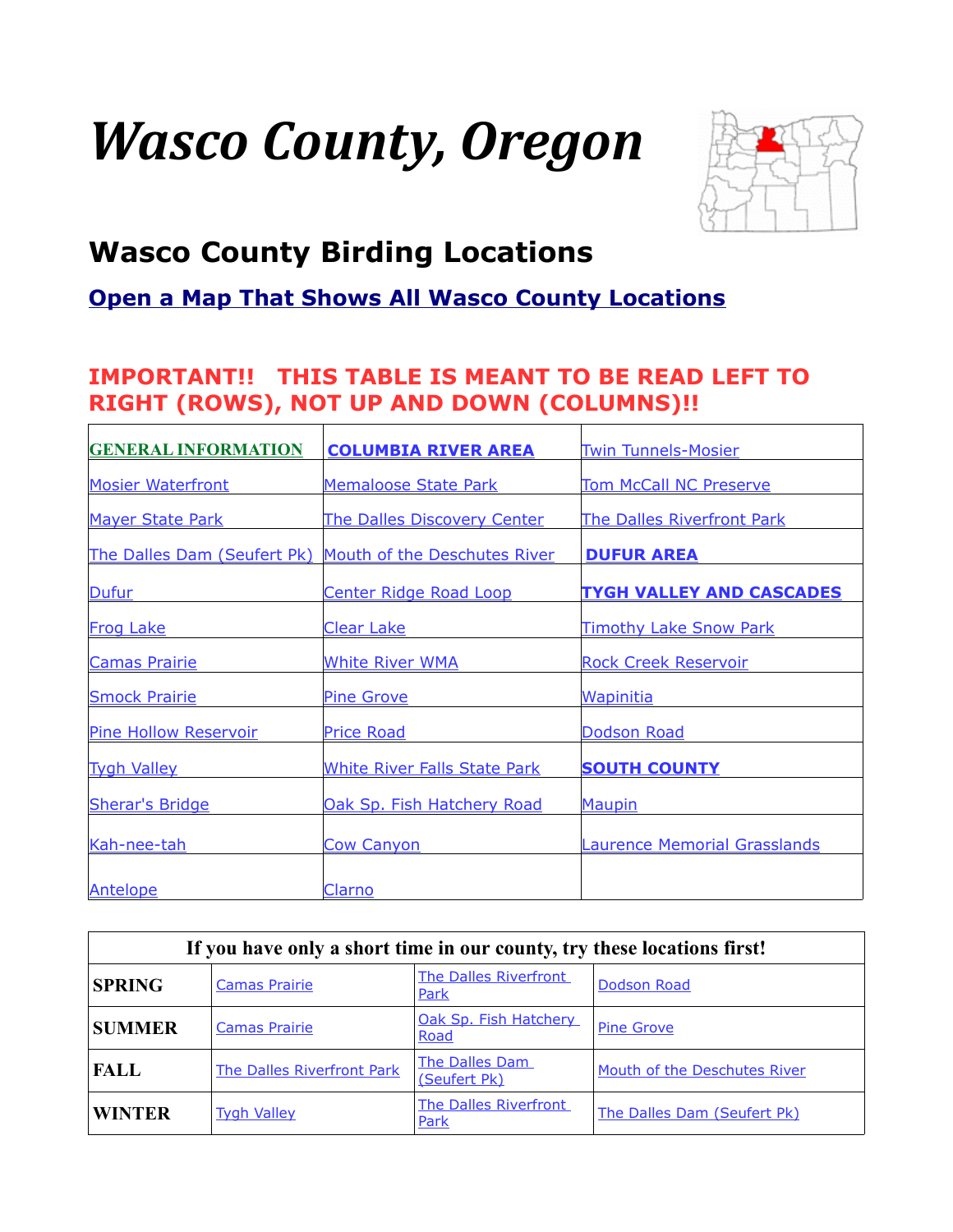<span id="page-1-3"></span>**Author(s):** Donna Lusthoff, Chuck Gates, John Notis, Linda Fink, David Trochlell **County Seat:** The Dalles **County Size:** 2395 square miles

**High Elevation :** Southwest Corner of County (6,280 feet)

**Rarities :** Sharp-tailed Sandpiper, Glaucous Gull, Sabine's Gull, Black-legged Kittiwake, Arctic Tern, Broad-tailed Hummingbird, Eastern Wood-pewee, Red-eyed Vireo, Tennessee Warbler, Black-throated Green Warbler, Great-tailed Grackle, Common Grackle, White-winged Crossbill, Common Redpoll

**Top County Lister :** Donna Lusthoff (255)

**Year List Record :** Donna Lusthoff 1992 (211)

**County Contact Person:** Email [Donna Lusthoff](mailto:dlbird@earthlink.net)

**[return to the top](#page-0-0)**

# <span id="page-1-2"></span>**COLUMBIA RIVER AREA**

### <span id="page-1-1"></span>**Twin Tunnels – Mosier [return to the top](#page-0-0)**

DeLorme (copyright 2001) Pg 69 C-5 DeLorme (copyright 2008) Pg 25 E-7 **geographic coordinates** 45°40'56.6"N 121°24'29.1"W [\(45.682394, -121.408081\)](https://www.google.com/maps/place/45%C2%B040)

[View A Google Map](http://maps.google.com/maps/ms?hl=en&ie=UTF8&msa=0&msid=108036481085398338899.000470d187da6d5a5bceb&ll=45.632286,-120.988312&sp)

[Twin Tunnels Info](http://www.oregonstateparks.org/park_155.php)

Link to Oregon Cascades Birding Trails Document. Go to the [Oregon Birding Trails](http://www.oregonbirdingtrails.org/)  [Website.](http://www.oregonbirdingtrails.org/) Choose the Cascades Birding Trail. Click on the Trail Guide and choose the Mt. Hood Trail Guide. Go to site # 9.

**Location:** This five mile trail starts in Mosier and ends in Hood River (or the other way around). The tunnels are about a mile from the parking lot and the county border with Hood River County is two miles from the Mosier side. Mosier is located off of Interstate 84 six miles east of Hood River and 14 miles west of The Dalles. Take exit 69 off I-84 and turn to the west on Rock Creek Road. Take this road for 0.5 miles and watch for the parking area and signs to the trail.

**Habitat and Birds:** This location has the potential to be as productive as the more famous trail at Deschutes River State Park. Migrants should be expected here and lots of locals like Black-capped Chickadee and Bewick's Wren should be around any time of year. You can view the river from here and find rafts of ducks, grebes, and loons.

## <span id="page-1-0"></span>**Mosier Waterfront Park [return to the top](#page-0-0)**

DeLorme (copyright 2001) Pg 69 C-5 DeLorme (copyright 2008) Pg 25 E-7 **geographic coordinates** 45°41'05.8"N 121°24'13.2"W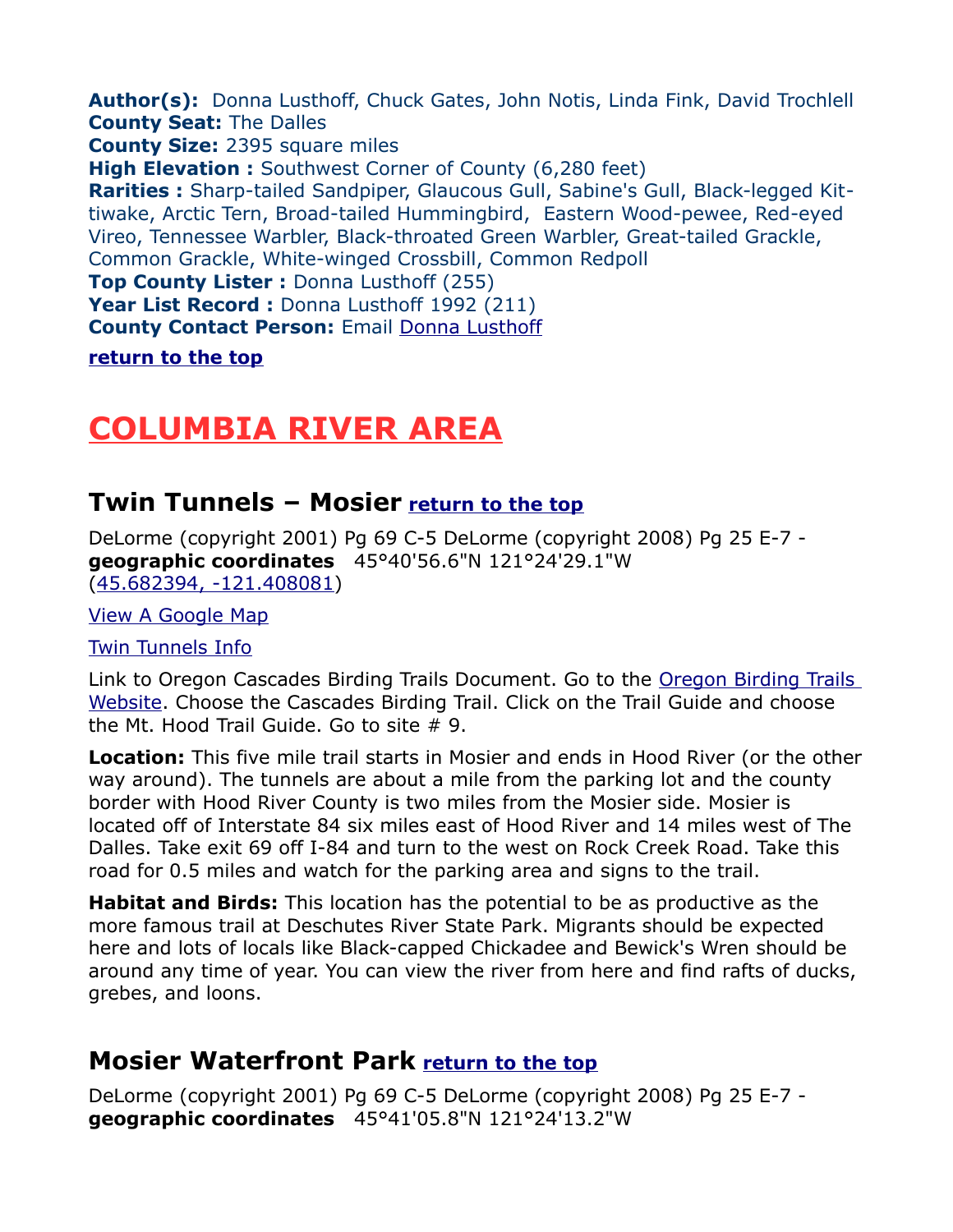[\(45.684958, -121.403654\)](https://www.google.com/maps/place/45%C2%B041)

[View A Google Map](http://maps.google.com/maps/ms?hl=en&ie=UTF8&msa=0&msid=108036481085398338899.000470d187da6d5a5bceb&ll=45.632286,-120.988312&sp)

Link to Oregon Cascades Birding Trails Document. Go to the Oregon Birding Trails [Website.](http://www.oregonbirdingtrails.org/) Choose the Cascades Birding Trail. Click on the Trail Guide and choose the Mt. Hood Trail Guide. Go to site # 8.

**Location:** Take Exit 69 off of I-84 at Mosier. Go right at Rock Creek Rd for 500 yards to the gravel parking area.

**Habitat and Birds:** There are five miles of trails through wetland and upland habitats. Species expected here are Great Blue Heron, Wood Duck, Vaux's Swift, Osprey, Blue-winged Teal, Anna's Hummingbird, Cliff Swallow, and both eagles.

## <span id="page-2-1"></span>**Memaloose State Park [return to the top](#page-0-0)**

DeLorme (copyright 2001) Pg 69 C-6 DeLorme (copyright 2008) Pg 25 D-8 **geographic coordinates** 45°41'44.7"N 121°20'20.7"W [\(45.695743, -121.339085\)](https://www.google.com/maps/place/45%C2%B041)

[View A Google Map](http://maps.google.com/maps/ms?hl=en&ie=UTF8&msa=0&msid=108036481085398338899.000470d187da6d5a5bceb&ll=45.632286,-120.988312&sp)

[eBird Hotspot Checklist for Memaloose State Park](http://ebird.org/ebird/hotspot/L3001232?yr=all&m=&rank=mrec)

[Oregon State Parks Website](http://oregonstateparks.org/index.cfm?do=parkPage.dsp_parkPage&parkId=118)

**Location:** The park is off of I-84 nine miles east of Hood River and 11 miles west of The Dalles.

**Habitat and Birds:** Shade trees and open grass next to the Columbia River. Migrants seen here include Lewis's Woodpecker, Anna's Hummingbird, Cassin's Vireo, Chestnut-backed Chickadee, White-breasted Nuthatch, Varied Thrush, Nashville Warbler, and Vaux's Swift.

#### <span id="page-2-0"></span>**Tom McCall Nature Conservancy Preserve At Rowena [return to the top](#page-0-0)**

DeLorme (copyright 2001) Pg 69 C-6 - DeLorme (copyright 2008) Pg 25 E-8 **geographic coordinates** 45°40'58.3"N 121°18'07.3"W [\(45.682865, -121.302017\)](https://www.google.com/maps/place/45%C2%B040)

[View A Google Map](http://maps.google.com/maps/ms?hl=en&ie=UTF8&msa=0&msid=108036481085398338899.000470d187da6d5a5bceb&ll=45.632286,-120.988312&sp)

[Nature Conservancy Website and Video](http://www.nature.org/ourinitiatives/regions/northamerica/unitedstates/oregon/placesweprotect/tom-mccall-preserve-at-rowena.xml)

**Location:** From I-84 in the Columbia River Gorge take either the Mosier exit (five miles E of Hood River) or the Rowena exit (eight miles W of The Dalles). From Mosier, go E on the Old Scenic Highway (US 30). This entire road can be very scenic and birdy. Don't hesitate to take side roads like Marsh Cuttoff, Canyon Way, State and Dell Roads and do some exploring. Beyond milepost 6, the preserve is on both sides of the highway. Park at the Rowena Crest viewpoint or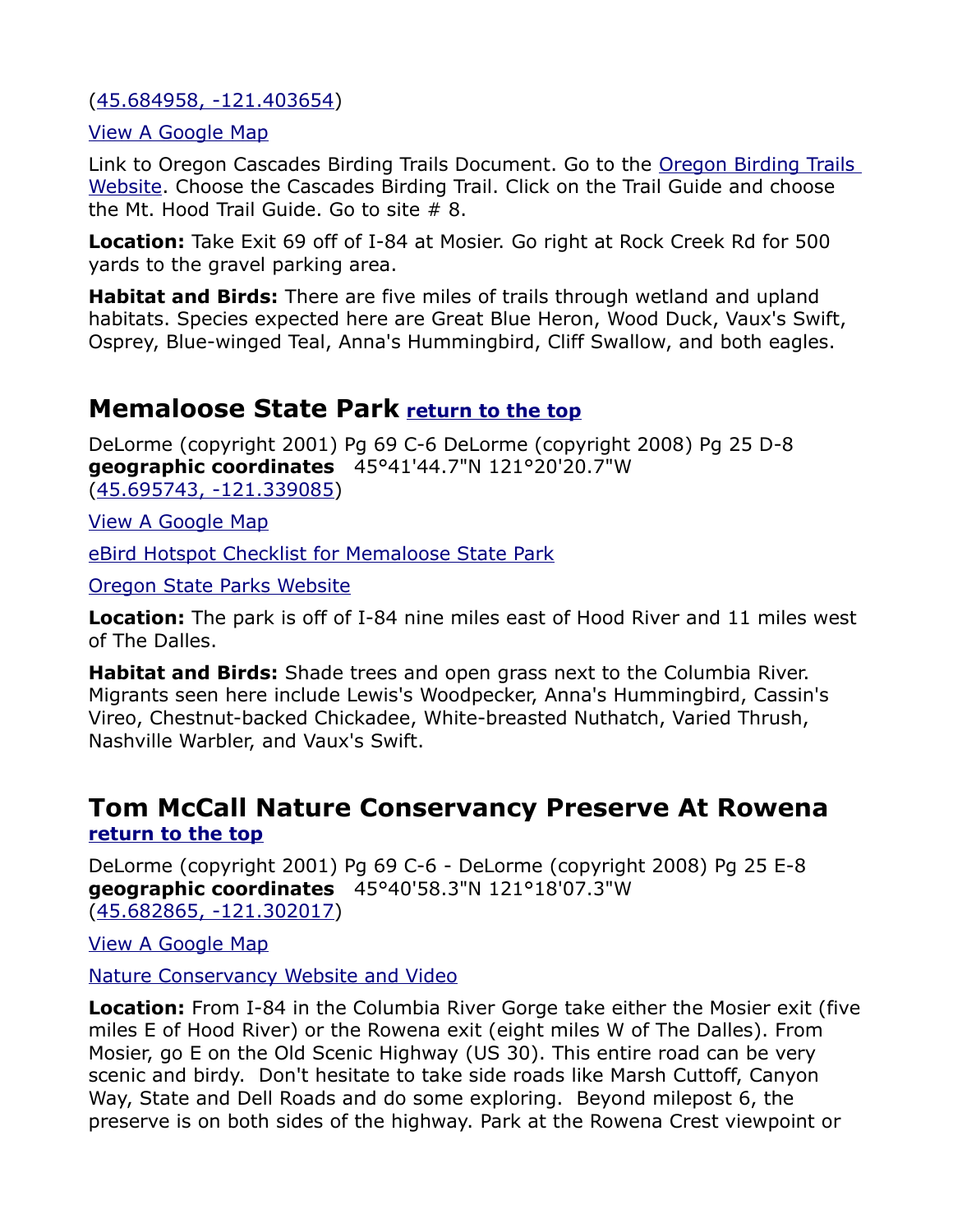at the trailhead on Highway 30. There are two trails on the preserve. The onemile plateau trail begins at the interpretive sign at the entrance to the preserve. It crosses the plateau to cliff edges and encircles a permanent pond. The threemile McCall Point trail, open May through November, begins from the S side of the turnaround and gains 1,000 feet in elevation. At the top, visitors are rewarded with expansive views of the Columbia Gorge and Cascade mountain peaks. The preserve is often windy, and visitors should beware of ticks, rattlesnakes and poison oak. Spring wildflowers are most abundant in April and May. There are special regulations for accessing this **location:** [Preserve Visitation Guidelines](http://www.nature.org/ourinitiatives/regions/northamerica/unitedstates/oregon/placesweprotect/tom-mccall-preserve-at-rowena.xml)

**Habitat and Birds:** More than 300 plant species, including grass widows, prairie stars, shooting stars, balsamroot, lupine and Indian paintbrush thrive here. The preserve is so diverse partly because it lies in the transition zone between the moist, heavily-forested west side of the Cascades and the drier bunchgrass prairies of the east. The plateau hosts one of the most spectacular displays of wildflowers in Oregon. Beginning in late February and running through early summer, the ground is carpeted in a sea of color as one species after another blooms and fades. Both amateur and professional botanists from all over the northwest come each year to marvel at the beauty. A recent summer day trip here included sightings of Western Kingbird, Bushtit, Black-throated Gray Warbler, Lewis's Woodpecker, Chipping Sparrow, American Goldfinch, Mountain Bluebird & Violet-green Swallow.

#### <span id="page-3-1"></span>**Mayer State Park [return to the top](#page-0-0)**

DeLorme (copyright 2001) Pg 69 C-6 DeLorme (copyright 2008) Pg 25 E-9 **geographic coordinates** 45°40'54.2"N 121°17'19.3"W [\(45.681735, -121.288695\)](https://www.google.com/maps/place/45%C2%B040)

[View A Google Map](http://maps.google.com/maps/ms?hl=en&ie=UTF8&msa=0&msid=108036481085398338899.000470d187da6d5a5bceb&ll=45.632286,-120.988312&sp)

[eBird Hotspot Checklist for Mayer State Park](http://ebird.org/ebird/hotspot/L165728)

[Oregon State Park Website](http://oregonstateparks.org/index.cfm?do=parkPage.dsp_parkPage&parkId=117)

**Location:** The park is located off I-84 at exit 76. This is about six miles west of The Dalles and about 23 miles east of Hood River. Follow the signs to the park.

**Habitat and Birds:** Many migrants occupy the trees lining the Columbia River and river views will produce rafts of ducks and gulls.

## <span id="page-3-0"></span>**The Dalles Discovery Center [return to the top](#page-0-0)**

DeLorme (copyright 2001) Pg 69 C-7 DeLorme (copyright 2008) Pg 25 E-9 **geographic coordinates** 45°39'12.6"N 121°12'38.1"W [\(45.653500, -121.210586\)](https://www.google.com/maps/place/45%C2%B039)

[View A Google Map](http://maps.google.com/maps/ms?hl=en&ie=UTF8&msa=0&msid=108036481085398338899.000470d187da6d5a5bceb&ll=45.632286,-120.988312&sp)

[Discovery Center Website](http://www.gorgediscovery.org/)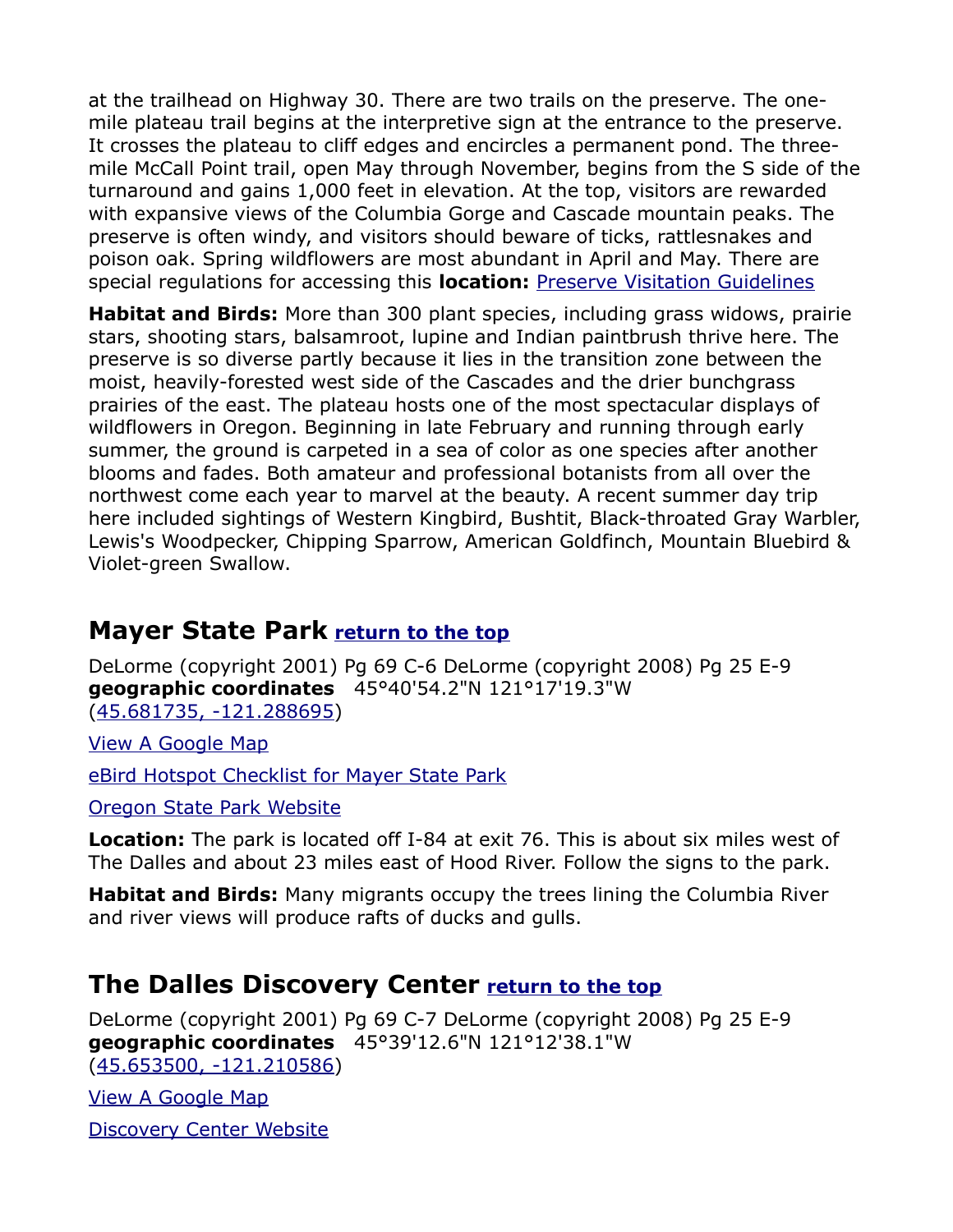**Location:** From The Dalles, take Hwy 30 west for 1.4 miles to Discovery Road. Turn right and this road will lead you to the center. Walk the trail system around the center and the parking lot.

**Habitat and Birds:** You can view the river here and often rafts of ducks will be present. The trees lining the pond in back of the center can hold migrants.

## <span id="page-4-1"></span>**The Dalles Riverfront Park and Trail [return to the top](#page-0-0)**

DeLorme (copyright 2001) Pg 69 D-7 DeLorme (copyright 2008) Pg 25 F-10 **geographic coordinates** 45°35'59.5"N 121°09'53.0"W [\(45.599866, -121.164712\)](https://www.google.com/maps/place/45%C2%B035)

[View A Google Map](http://maps.google.com/maps/ms?hl=en&ie=UTF8&msa=0&msid=108036481085398338899.000470d187da6d5a5bceb&ll=45.632286,-120.988312&sp)

[eBird Hotspot Checklist for The Dalles Riverfront Park](http://ebird.org/ebird/hotspot/L2418525)

[The Dalles Riverfront Trail](http://www.nwprd.org/rivertrail/)

**Location:** Take exit 85 off of I-84 in The Dalles. Make your way to the river and use the map above to find the access points.

**Habitat and Birds:** This park gives great views of the Columbia River and its inhabitants. Tree-lined trails produce migrants and river views make for the best birding of the river in the county. Species seen here include Greater White-fronted Geese, Wood Duck, Canvasback, both scaup species, goldeneye, grebes, Osprey, shorebirds, many species of gulls, Common Tern, Caspian Tern, Western Kingbird, American Pipit, and Cedar Waxwing to name a few.

## <span id="page-4-0"></span>**The Dalles Dam** (**Seufert Park**) **[return to the top](#page-0-0)**

DeLorme (copyright 2001) Pg 69 D-7 DeLorme (copyright 2008) Pg 25 E-10 **geographic coordinates** 45°36'40.0"N 121°07'29.9"W [\(45.611115, -121.124966\)](https://www.google.com/maps/place/45%C2%B036)

[View A Google Map](http://maps.google.com/maps/ms?hl=en&ie=UTF8&msa=0&msid=108036481085398338899.000470d187da6d5a5bceb&ll=45.632286,-120.988312&sp)

[eBird Hotspot Checklist for The Dalles Dam \(Seafert Park\)](http://ebird.org/ebird/hotspot/L2441633)

**Location:** For the best viewing below the dam, take exit 87 in The Dalles and travel north on Hwy 197 for a short distance. Turn right (east) on Bret Clodfelter Way and travel about a mile to the visitor center at Seuffert Park. View the area below the dam from this park. Be mindful that the state line takes a weird jag at this location so if you are a state lister, make sure you know where the state line is. Click on the link above and you will see the line.

**Habitat and Birds:** Birds congregate at the dam and feed on the churned up flotsam that comes through the turbines. Gulls, loons, grebes, and ducks are common here.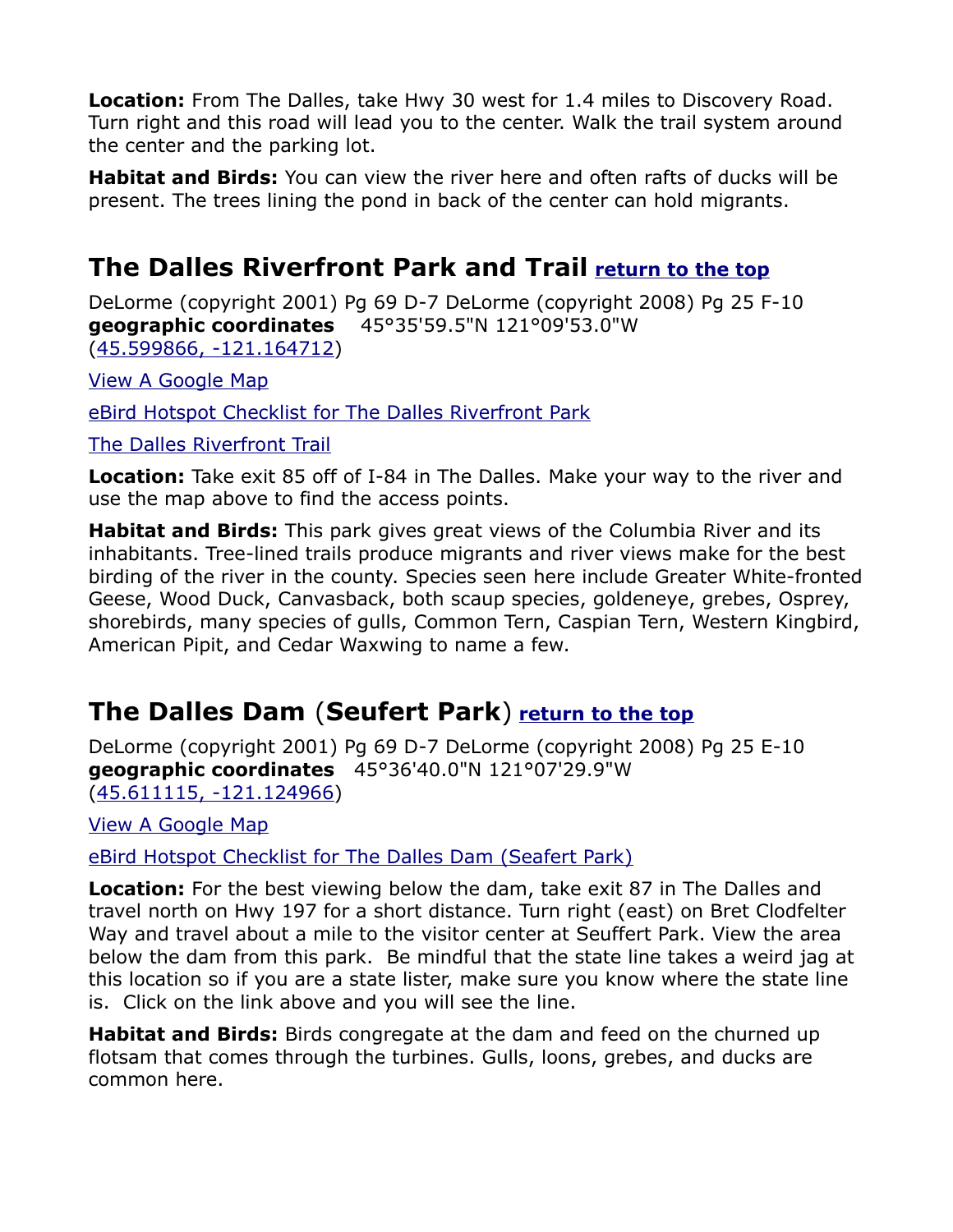### <span id="page-5-0"></span>**Mouth of the Deschutes River [return to the top](#page-0-0)**

DeLorme (copyright 2001) Pg 84 B-1 DeLorme (copyright 2008) Pg 72 C-1 **geographic coordinates** 45°37'58.7"N 120°54'52.3"W [\(45.632974, -120.914521\)](https://www.google.com/maps/place/45%C2%B037)

[View A Google Map](http://maps.google.com/maps/ms?hl=en&ie=UTF8&msa=0&msid=108036481085398338899.000470d187da6d5a5bceb&ll=45.632286,-120.988312&sp)

[eBird Hotspot Checklist for Mouth of the Deschutes River](http://ebird.org/ebird/hotspot/L285645)

**Location:** From I-84, take the Hwy 206 Exit (Exit 97) to Fulton Canyon. Follow Hwy 26 for 2.5 miles to Old Moody Road. Take this road to the river mouth.

**Habitat and Birds:** This can be one of the most productive areas in the county. Most birders do their viewing from the Sherman County side of the river but many of the same species can be seen from the Wasco County side. Walk under the freeway to get views of the river mouth.

# <span id="page-5-3"></span>**DUFUR AREA**

#### <span id="page-5-2"></span>**Dufur [return to the top](#page-0-0)**

DeLorme (copyright 2001) Pg 63 A-7 DeLorme (copyright 2008) Pg 31 A-10 **geographic coordinates** 45°27'08.1"N 121°07'50.9"W [\(45.452235, -121.130812\)](https://www.google.com/maps/place/45%C2%B027)

[View A Google Map](http://maps.google.com/maps/ms?hl=en&ie=UTF8&msa=0&msid=108036481085398338899.000470d1b6ffe3fb6fe3c&ll=45.443753,-121.125641&sp)

[eBird Hotspot Checklist for Dufur and the Dufur Sewage Ponds](http://ebird.org/ebird/hotspot/L2973430?yr=all&m=&rank=mrec)

**Location:** Dufur is located off of Hwy 197 about 12 miles south of The Dalles.

**Habitat and Birds:** Like many little towns in eastern Oregon, Dufur provides shade trees for migrants, bird feeders, and permanent habitat for birds. Watch for Western Scrub-Jay and Eurasian Collared-Dove since they are expanding their range into central Oregon. Check out the sewage ponds on the SE corner of town [\(45.450325, -121.124980\)](https://www.google.com/maps/place/45%C2%B027). Take First Street west from Hwy 97 and the ponds are on your left. You can also view these ponds from the baseball field. Go west on First to Main. Turn left and take another left on Hogan's Alley. Follow this road to the ball fields, and the ponds are on the very eastern edge of the complex. Treated effluent from these ponds goes into Three-mile Creek and this area offers good passerine birding.

#### <span id="page-5-1"></span>**Center Ridge Road Loop [return to the top](#page-0-0)**

DeLorme (copyright 2001) Pg 84 C-1 DeLorme (copyright 2008) Pg 72 D-1 **geographic coordinates** 45°24'31.2"N 120°58'55.2"W [\(45.408681, -120.982011\)](https://www.google.com/maps/place/45%C2%B024)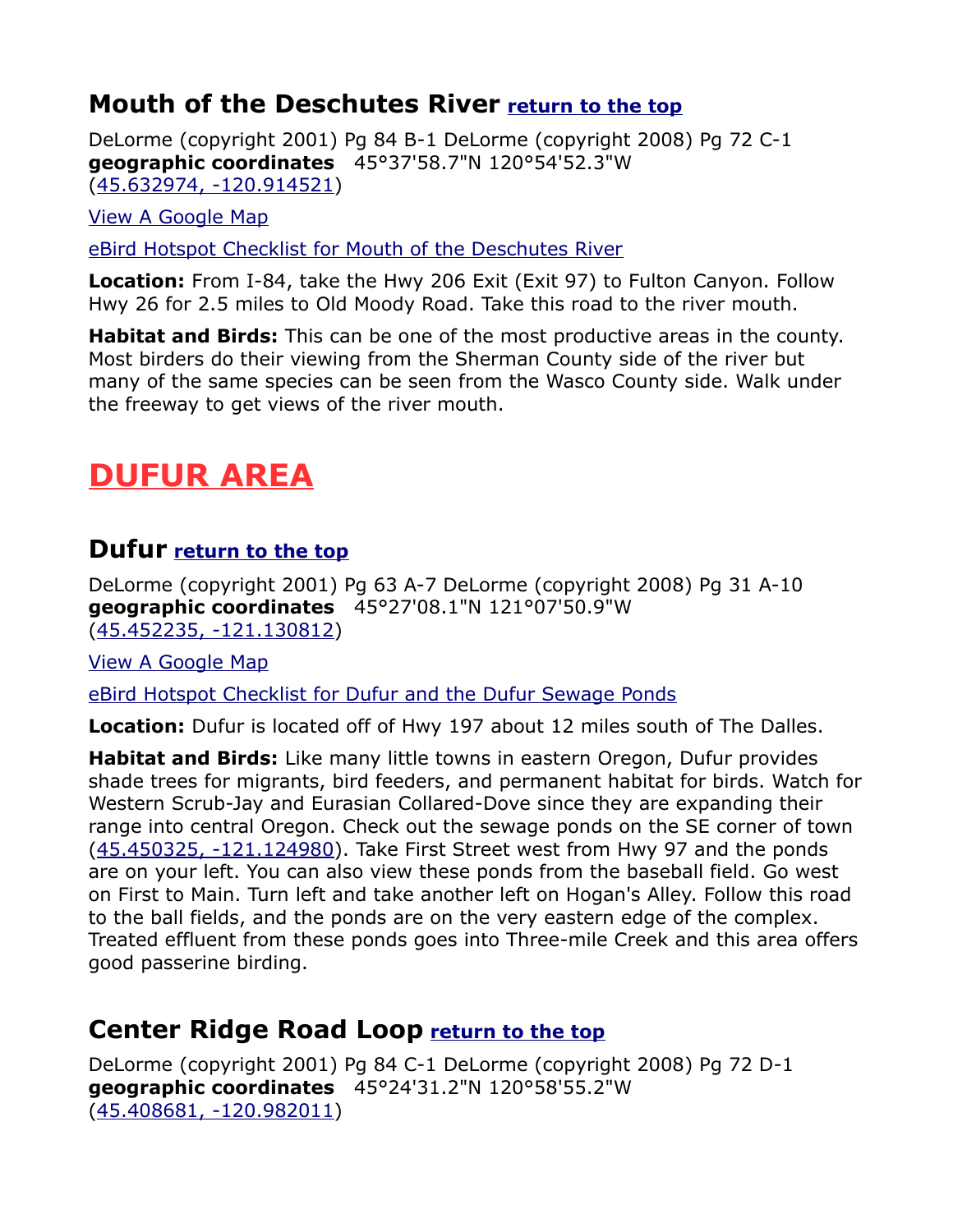#### [View A Google Map](http://maps.google.com/maps/ms?hl=en&ie=UTF8&msa=0&ll=45.496722,-120.868149&spn=0.374934,0.769043&z=10&msid=1080364810853983388)

**Location:** This route offers the birder a look at the drier side of Wasco County. Begin three miles north of Dufur on Hwy 197 (If starting from The Dalles, follow these directions in reverse). Turn right on Boyd Loop Road (marked "Boyd Road" if coming from the north). Take Boyd Loop for 2.4 miles to Long Hollow Road. Take Long Hollow for 6.5 miles to Center Ridge Market Road. Take Center Ridge north for 3.2 miles and turn right on Emerson-Roberts Market Road. Take Emerson-Roberts for 6.3 miles to 15-mile Road. Turn right and take 15-mile Road for 17 miles to eastern The Dalles ( a side trip on Freebridge Road will take you about three miles to the Deschutes River Canyon). There are numerous side roads and mini loops that can be done off of this route so a local map can come in handy.

**Habitat and Birds:** With the exception of a few creek crossings, this loop takes you through sagebrush and dryland farms along with a little bit of natural grasslands. Not much is known about the birds along this route so it is important that you report your sightings if you decide to explore this route.

# <span id="page-6-2"></span>**TYGH VALLEY AND CASCADES**

#### <span id="page-6-1"></span>**Frog Lake [return to the top](#page-0-0)**

DeLorme (copyright 2001) Pg 62 C-3 DeLorme (copyright 2008) Pg 30 D-4 **geographic coordinates** 45°13'10.4"N 121°41'46.4"W [\(45.219560, -121.696215\)](https://www.google.com/maps/place/45%C2%B013)

#### [View A Google Map](http://maps.google.com/maps/ms?hl=en&ie=UTF8&msa=0&ll=45.175745,-121.329575&spn=0.369321,1.056747&z=10&msid=1080364810853983388)

**Location:** From the junction of Hwys 26 and 35 near Mt. Hood, go south on 26 about five miles to Frog Lake. This is about 40 miles north of Warm Springs. The lake is not visible from Hwy 26. Just 0.5 miles north of the lake is a pullout area with a big parking lot. Take the Forest Road 2610 south from the parking lot to the lake. Bird this whole area for mountain species.

**Habitat and Birds:** Typical Cascade Mountain species are found here. Red Crossbill, Western Tanager, Cassin's Vireo, Chestnut-backed Chickadee, Redbreasted and White-breasted Nuthatches, Hermit Warbler, and Olive-sided Flycatcher should be present.

#### <span id="page-6-0"></span>**Clear Lake [return to the top](#page-0-0)**

DeLorme (copyright 2001) Pg 62 C-3 DeLorme (copyright 2008) Pg 30 D-4 **geographic coordinates** 45°10'41.5"N 121°41'49.4"W [\(45.178209, -121.697059\)](https://www.google.com/maps/place/45%C2%B010)

[View A Google Map](http://maps.google.com/maps/ms?hl=en&ie=UTF8&msa=0&ll=45.175745,-121.329575&spn=0.369321,1.056747&z=10&msid=1080364810853983388)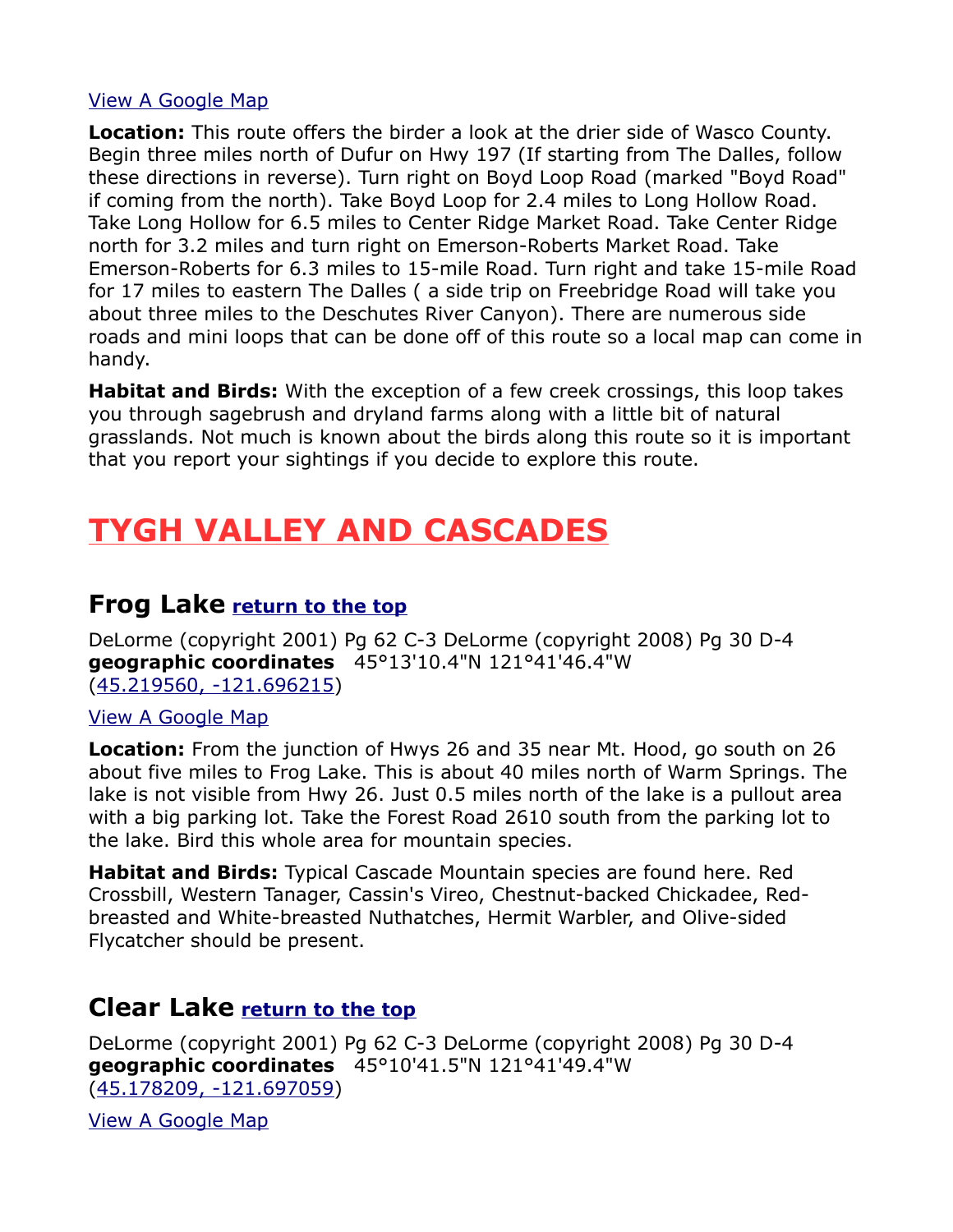#### [eBird Hotspot Checklist for Clear Lake](http://ebird.org/ebird/hotspot/L774233)

**Location:** Clear Lake is off of Hwy 26 about seven miles south of the junction between Hwy 26 and Hwy 35 near Mt. Hood. It is 38 miles north of Warm Springs.

**Habitat and Birds:** Typical Cascade Mountain species are found here. Red Crossbill, Western Tanager, Cassin's Vireo, Chestnut-backed Chickadee, Redbreasted and White-breasted Nuthatches, Hermit Warbler, and Olive-sided Flycatcher should be present. Common Golden-eye, Barrow's Golden-eye, and Hooded Merganser can be here. Pileated Woodpecker is just one of several woodpeckers in the area. Osprey and Northern Pygmy-Owl both nest here.

## <span id="page-7-1"></span>**Timothy Lake Snow Park [return to the top](#page-0-0)**

DeLorme (copyright 2001) Pg 62 C-3 DeLorme (copyright 2008) Pg 30 D-4 **geographic coordinates** 45°10'29.1"N 121°40'48.4"W [\(45.174747, -121.680113\)](https://www.google.com/maps/place/45%C2%B010)

#### [View A Google Map](http://maps.google.com/maps/ms?hl=en&ie=UTF8&msa=0&ll=45.175745,-121.329575&spn=0.369321,1.056747&z=10&msid=1080364810853983388)

**Location:** This snow park is right off of Hwy 26 on the road to Timothy Lake. Timothy Lake is in Clackamas County but the snow park is in Wasco County. Timothy Lake Snow Park is off of Hwy 26 about nine miles south of the junction between Hwy 26 and Hwy 35 near Mt. Hood. It is 36 miles north of Warm Springs.

**Habitat and Birds:** Typical Cascade Mountain species are found here. Red Crossbill, Western Tanager, Cassin's Vireo, Chestnut-backed Chickadee, Redbreasted and White-breasted Nuthatches, Hermit Warbler, and Olive-sided Flycatcher should be present.

#### <span id="page-7-0"></span>**Camas Prairie [return to the top](#page-0-0)**

DeLorme (copyright 2001) Pg26 C-4 DeLorme (copyright 2008) Pg 31 E-6 **geographic coordinates** 45°08'24.2"N 121°33'29.8"W [\(45.140049, -121.558281\)](https://www.google.com/maps/place/45%C2%B008)

[View A Google Map](http://maps.google.com/maps/ms?hl=en&ie=UTF8&msa=0&ll=45.141367,-121.38176&spn=0.38456,1.056747&z=11&msid=108036481085398338899)

[eBird Hotspot Checklist for Camas Prairie](http://ebird.org/ebird/hotspot/L2256070)

**Location:** This area is located about 20 miles SE of Government Camp off of Hwy 216. From the junction of Hwy 26 and 216, travel east two miles and look for a paved road on your left (north). This road is called Frog Creek Road or NFD 2130. Travel north on the 2131 road for about 0.4 miles and you will come to an intersection of three different roads. Stay on Frog Creek Road and continue north for another 0.4 miles. Find a wide spot in the road and park. The prairie is about 300 yards to the NE. There is no established trail here so you will be hiking through dense forest. Be careful to keep your bearings in the forest. It is very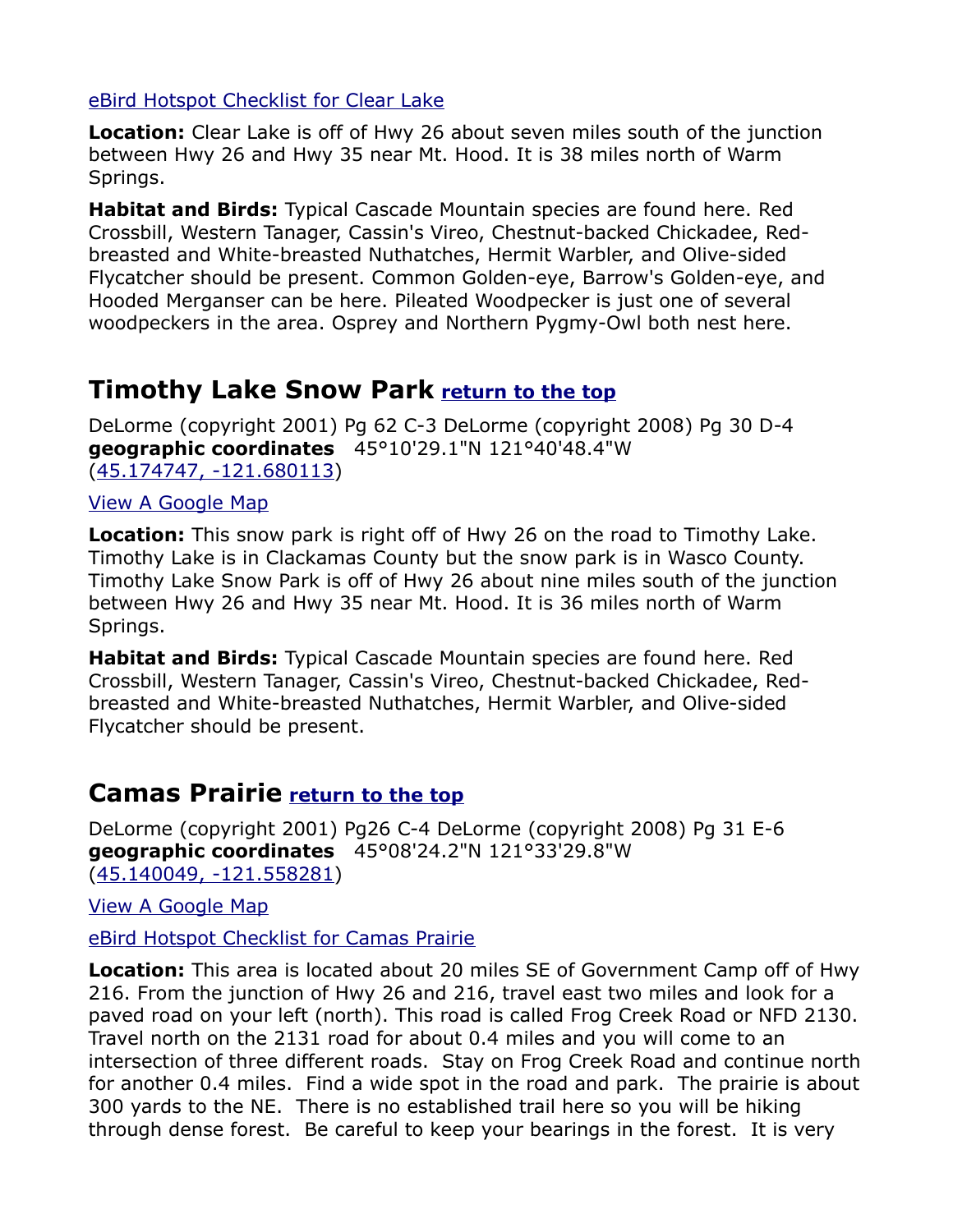helpful to find this location on Google Maps and use the "Satellite" view to get an idea of the lay of the land on this west side.

To access the east side of the prairie, go back to 216 and continue east for another 1.6 miles to Keep's Mill Road. Look for a sign that says Keep's Mill. Go across Clear Creek Ditch, down a hill and turn left, across a very noisy cattle guard. Continue to the old corral. That is the first overlook of the Prairie. There is a creek going W-E. Caution: if you go across the creek into the meadow be careful. There are concealed "ponds" that get covered over by the grass. Craig Corder tried it once and came back, saying it was dangerous. Moving west of the corral, you will find a good trail that offers a much safer point of access to the prairie.

**Habitat and Birds:** This is a very nice section of forest that is very productive. Though patch-worked with clear-cuts, the forest remains productive enough to attract many species. A list might include Black-backed Woodpecker, Olive-sided Flycatcher, Warbling Vireo, Chestnut-backed Chickadee, Townsend's Solitaire, Hermit Warbler, Western Tanager, and Chipping Sparrow. There are plenty of regular forest birds here but it is also a good place for American Three-toed Woodpecker, Black-backed Woodpecker, Gray Jay, Northern Goshawk, and lots of other species.

## <span id="page-8-1"></span><span id="page-8-0"></span>**White River Wildlife Area (WRWMA) and Environs**

DeLorme (copyright 2004) page 62, map blocks B6 and B7. **geographic coordinates for the Headquarters**: 45°14'13.3"N 121°21'04.4"W [\(45.237019, -121.351221\)](https://www.google.com/maps/place/45%C2%B014)

[Google Map of the Area](https://www.google.com/maps/d/edit?mid=zDYUv0mTlYiM.krtxuNLUxka0&usp=sharing) [ODFW Map of the Area](http://www.dfw.state.or.us/maps/wildlife_areas/whiteriver.pdf) **[ODFW Website](http://www.dfw.state.or.us/resources/visitors/white_river_wildlife_area.asp)** 

**Location:** From The Dalles, travel 34 miles south on Hwy. 197 to the blinking light at Tygh Valley. Turn right into Tygh Valley and follow the signs to Wamic on Wamic Market Road. Continue straight ahead on Dodson Road rather than follow the sharp curve (The WMA is 3.8 miles from the beginning of Dodson Road in Wamic). Continue on Dodson Road through three 90-degree turns. Turn left on the gravel road 1/4 mile past the last curve (45.237234,  $-121.338165$ ), and continue 1-1/2 miles to the cattle guard.

**Habitat and Birds:** An ODFW parking permit is required for all WRWMA sites. It is the same permit used for Sauvie Island, Fern Ridge, EE Wilson and other ODFW sites in the state. A Northwest Forest pass will be needed if you park at a Mt Hood National Forest site.

This large area (over 30,000 acres) covers the Oak/Conifer foothills east of Mt Hood National Forest. Access depends on the time of year. During the winter months FR 48 and FR 44 will be closed. Access is via The Dalles and Hwy 197 from the north or Hwy 216 through Pine Grove then Victor Road up to Wamic or Hwy 197 from the south. Late spring through about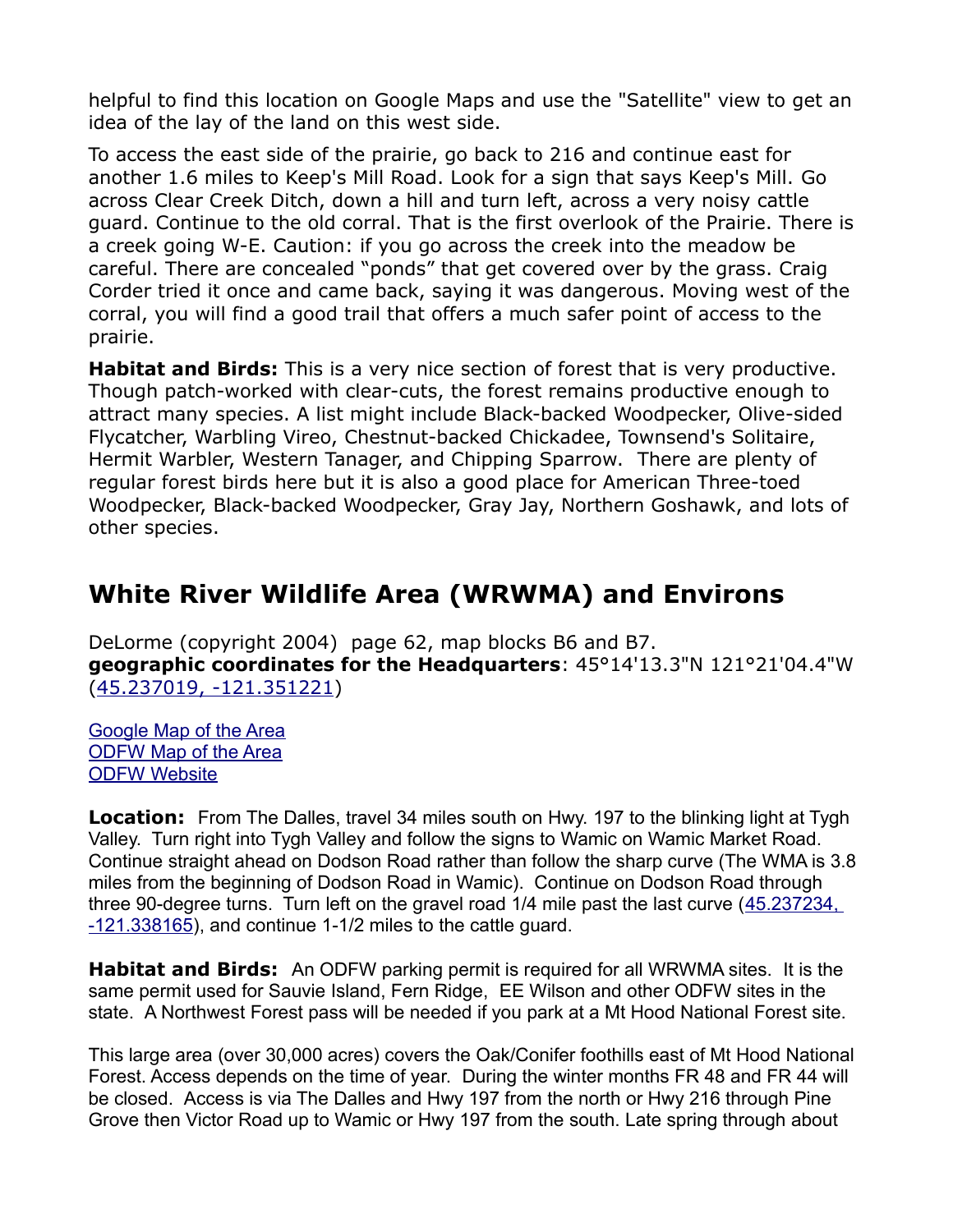mid November will find FR 44 and FR 48 open.

Be cautious during the winter if you travel Victor Road down to White River Crossing then up to Smock Road. The roads are well kept except the road sections down into the canyon, they are not maintained during the winter. The steep grade can be slippery and bouncy. Victor and Smock Roads are good for Tricolored Blackbirds and other open country birds (see Pine Grove and Smock Prairie) .

The Headquarters are at the end of Dobson Road (accessed in center of Wamic). The oak woods west of the headquarters need more exploring. Two irrigation ditches pass through the area providing year-round water. Walk past gate on Dobson Road, take first left fork, hike until you pass a gate at a campsite, the irrigation ditch will soon be seen off to the left. Hardwoods along the stream and the nearby woods might be great Nashville and MacGillivray's Warbler. Or rather than taking left fork, continue up road through mixed oak/pine woods. It is not a steep climb. Soon you will reach ridge on south side of the beautiful Badger Creek. Please report any bird sightings into eBird.

Another option any time of year (if winter conditions allow) is to explore the area along FR 27. FR 27 is accessed from north via Friend Road and FR 2710 or from the south via Badger Creek Road or from Rock Creek Res. (see map for important intersections). It should be noted that many of these roads appear under different names. See the attached map for more information. Some of the lands along FR 27 are National Forest others will be the WRWMA. The mixed oak/pine woods in this area may provide the closest access to study breeding Nashville and MacGillivray's Warblers, Gray Flycatchers, Chipping Sparrows, and Lewis's Woodpeckers for the Portland area. The north side of Tygh Creek's canyon should not be overlooked. Wild Turkey, Western and Mountain Bluebirds, and a variety of woodpeckers are also in area. A number of roads hit FR 27, park at one of them and walk into the WRWMA. Owling could be good with Flammulated reported once. Northern Pygmy-Owl, Barred Owl and Great Horned Owl are found in area.

J Hix Road on the NE corner of the WRWMA is a quiet dirt road that allows access to the grass plains of the far east side of the WRWMA. Access is via Dufur Gap Road to Kingsley Road or from Friend Road. Northern Shrike, Rough-legged Hawks, Prairie Falcon, sparrow flocks, Horned Lark and blackbirds are in area during winter.

#### **Rock Creek Reservoir [return to the top](#page-0-0)**

DeLorme (copyright 2001) Pg 63 C-5 DeLorme (copyright 2008) Pg 31 D-7 **geographic coordinates** 45°13'17.7"N 121°22'57.0"W [\(45.221587, -121.382486\)](https://www.google.com/maps/place/45%C2%B013)

[View A Google Map](http://maps.google.com/maps/ms?hl=en&ie=UTF8&msa=0&ll=45.204296,-121.38382&spn=0.207791,0.527&z=12&msid=108036481085398338899.0)

[eBird Hotspot Checklist for Rock Creek Reservoir](http://ebird.org/ebird/hotspot/L807612)

**Location:** To reach Rock Creek Reservoir from Hwy 26 near Clear Lake, take Forest Road 43 (3.7 miles south of the Clear Lake Road) for 5.8 miles to the 48 Road. Take the 48 Road south and then east for 15 miles to Rock Creek Reservoir. From Hwy 197 at Tygh Valley, take Wamic Market Road to Wamic and Rock Creek Road from Wamic to Rock Creek Reservoir. The total distance from the highway is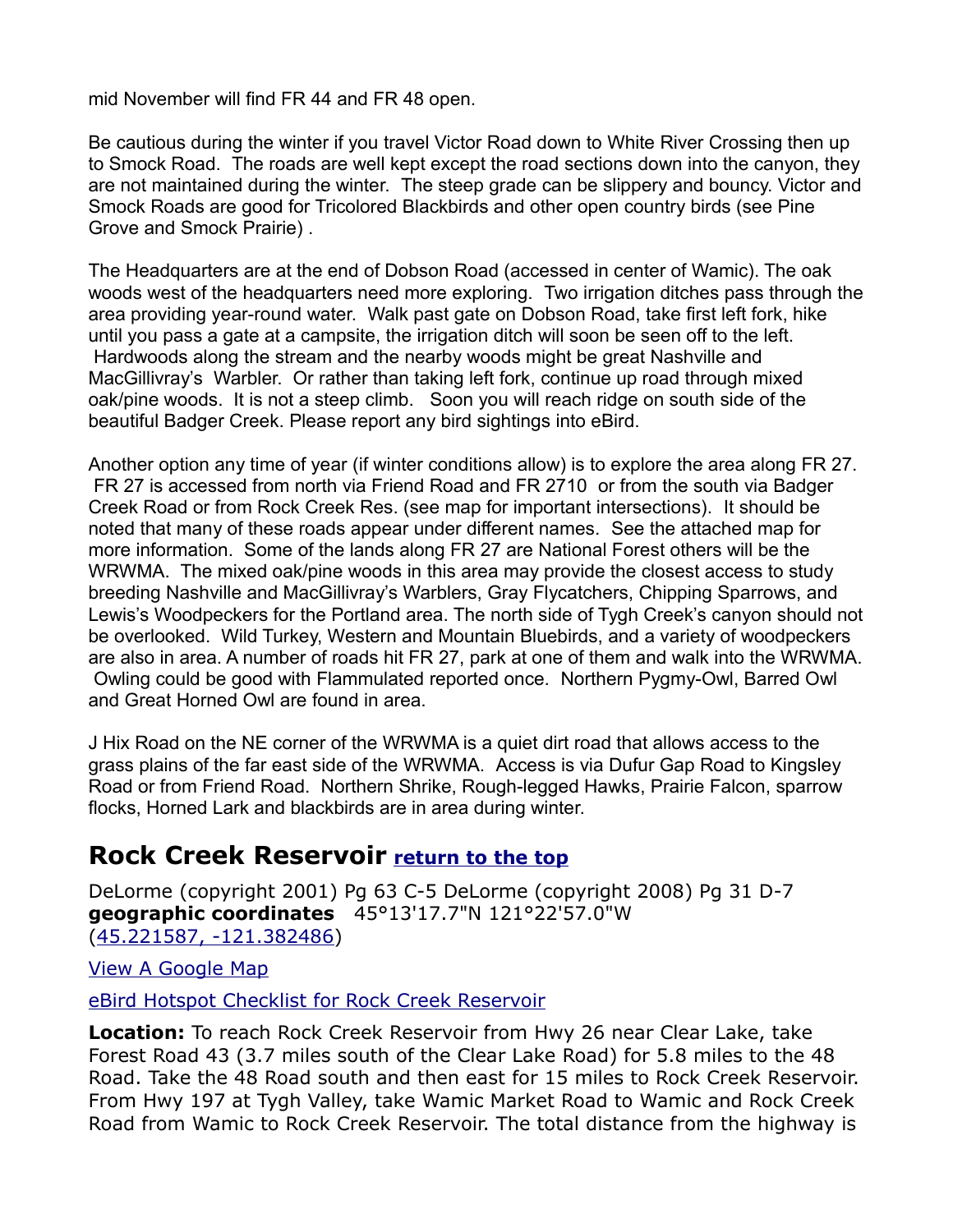11.8 miles.

**Habitat and Birds:** This mountain lake is surrounded by marshy areas and ponderosa pine. It is located near the pine-sage transition zone so it can be quite active. Birds that are expected here include Common Loon, Varied Thrush, Whiteheaded Woodpecker, Western Wood-Pewee, and MacGillivray's Warbler.

### <span id="page-10-2"></span>**Smock Prairie [return to the top](#page-0-0)**

DeLorme (copyright 2001) Pg 63 C-6 DeLorme (copyright 2008) Pg 31 E-8 **geographic coordinates** 45°09'27.5"N 121°23'11.6"W [\(45.157648, -121.386555\)](https://www.google.com/maps/place/45%C2%B009)

[View A Google Map](https://drive.google.com/open?id=1sdMyoCrYC0ekM1DfPZFXLMd0AMs&usp=sharing)

[eBird Hotspot Checklist for Smock Prairie](http://ebird.org/ebird/hotspot/L5515280)

**Location:** Travel .75 miles southwest of Wamic on Rock Creek Road. Turn left on Smock Road and take this road 5.4 miles to the prairie area.

**Habitat and Birds:** There are few reports from this area so please report your findings so we can build a species list for this site.

#### <span id="page-10-0"></span>**Pine Grove [return to the top](#page-0-0)**

DeLorme (copyright 2001) Pg 63 D-6 DeLorme (copyright 2008) Pg 31 E-8 **geographic coordinates** 45°06'32.0"N 121°21'50.1"W [\(45.108899, -121.363922\)](https://www.google.com/maps/place/45%C2%B006)

[View A Google Map](http://maps.google.com/maps/ms?hl=en&ie=UTF8&msa=0&ll=44.823734,-120.671082&spn=0.743191,2.113495&z=9&msid=10803648108539833889)

**Location:** Located on the edge of the ponderosa pine forest, you reach Pine Grove by taking Hwy 216 north of Maupin and traveling west for 13 miles.

**Habitat and Birds:** Species here include Wild Turkey, **Mountain Quail**, Bald Eagle, and the regular pine species. Anna's Hummingbird has been seen in this area. Check just east of Pine Grove on Victor Rd. for **Grasshopper Sparrow**. This is a known nesting location for this species.

#### <span id="page-10-1"></span>**Wapinitia [return to the top](#page-0-0)**

DeLorme (copyright 2001) Pg 63 D-6 DeLorme (copyright 2008) Pg 31 E-9 **geographic coordinates** 45°06'50.3"N 121°15'23.5"W [\(45.113972, -121.256524\)](https://www.google.com/maps/place/45%C2%B006)

#### [View A Google Map](http://maps.google.com/maps/ms?hl=en&ie=UTF8&msa=0&ll=44.823734,-120.671082&spn=0.743191,2.113495&z=9&msid=10803648108539833889)

**Location:** Travel north of Maupin on Hwy 197 for 2.4 miles. Turn west on Hwy 216 and travel 7.4 miles to Wapinitia Market Road. Take this road south for one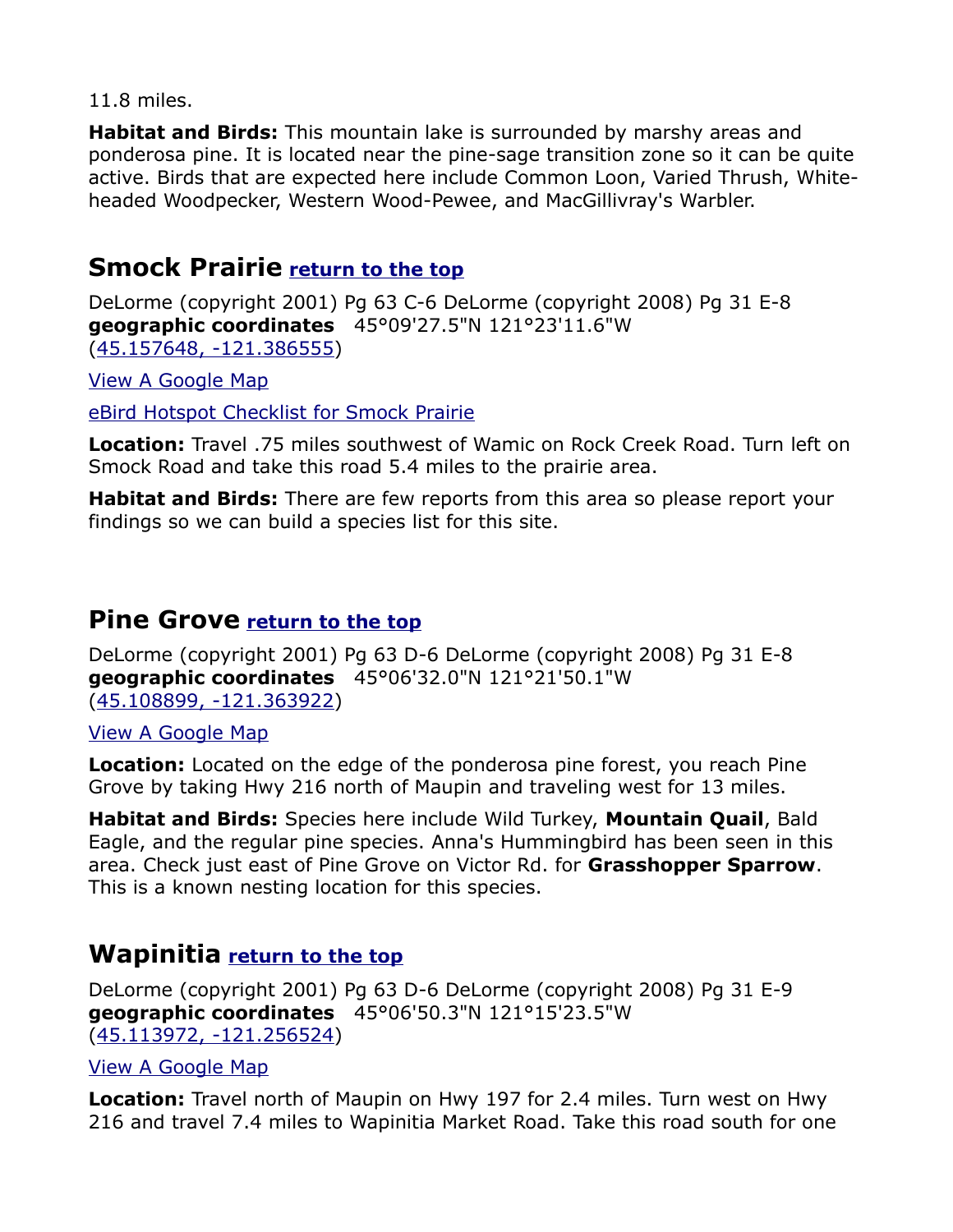mile to Wapinitia.

**Habitat and Birds:** This area has produced Western Scrub-Jay in the past, and also Hooded Oriole.

#### <span id="page-11-2"></span>**Pine Hollow Reservoir [return to the top](#page-0-0)**

DeLorme (copyright 2001) Pg 63 C-6 DeLorme (copyright 2008) Pg 31 D-8 **geographic coordinates** 45°14'53.4"N 121°17'23.9"W [\(45.248158, -121.289970\)](https://www.google.com/maps/place/45%C2%B014)

[View A Google Map](http://maps.google.com/maps/ms?hl=en&ie=UTF8&msa=0&msid=108036481085398338899.000470d1c19a2bb781e19&ll=45.232349,-121.240654&sp)

[eBird Hotspot Checklist for Pine Hollow Reservoir](http://ebird.org/ebird/hotspot/L1825375)

**Location:** From Hwy 197 at Tygh Valley, take Wamic Market Road to Wamic. Take Dodson Road east from Wamic for one mile. Turn north on South County Road for one mile to the reservoir. There are multiple roads around the lake. You can use these to view different areas of the lake. Another option is to take Price Road north out of Wamic and then west on Ross Road to the N. Pine Hollow Access Road.

**Habitat and Birds:** Common Loon, Western Grebe, Osprey and Lewis's Woodpecker have all been seen here among other species.

#### <span id="page-11-1"></span>**Price Road [return to the top](#page-0-0)**

DeLorme (copyright 2001) Pg 63 C-6 DeLorme (copyright 2008) Pg 31 D-9 **geographic coordinates** 45°15'05.1"N 121°16'36.2"W [\(45.251423, -121.276734\)](https://www.google.com/maps/place/45%C2%B015)

[View A Google Map](http://maps.google.com/maps/ms?hl=en&ie=UTF8&msa=0&msid=108036481085398338899.000470d1c19a2bb781e19&ll=45.232349,-121.240654&sp)

[eBird Hotspot Checklist for Price Road Wetands](http://ebird.org/ebird/hotspot/L2180720)

**Location:** From Wamic, travel north on Price Road for two miles until Price "T"s with Ross Road. Watch for a wetland SE of the Jct of Price and Ross.

**Habitat and Birds:** Birds here include Osprey, Lewis's Woodpecker, Pygmy Nuthatch, Western and Mountain Bluebird, many species of ducks on little ponds, shorebirds, geese, and blackbirds.

#### <span id="page-11-0"></span>**Dodson Road [return to the top](#page-0-0)**

DeLorme (copyright 2001) Pg 63 C-6 DeLorme (copyright 2008) Pg 31 D-8 **geographic coordinates** 45°13'46.5"N 121°16'20.1"W [\(45.229577, -121.272251\)](https://www.google.com/maps/place/45%C2%B013)

[View A Google Map](http://maps.google.com/maps/ms?hl=en&ie=UTF8&msa=0&msid=108036481085398338899.000470d1c19a2bb781e19&ll=45.232349,-121.240654&sp)

**Location:** Dodson Road travels east from Wamic for about a mile. There is a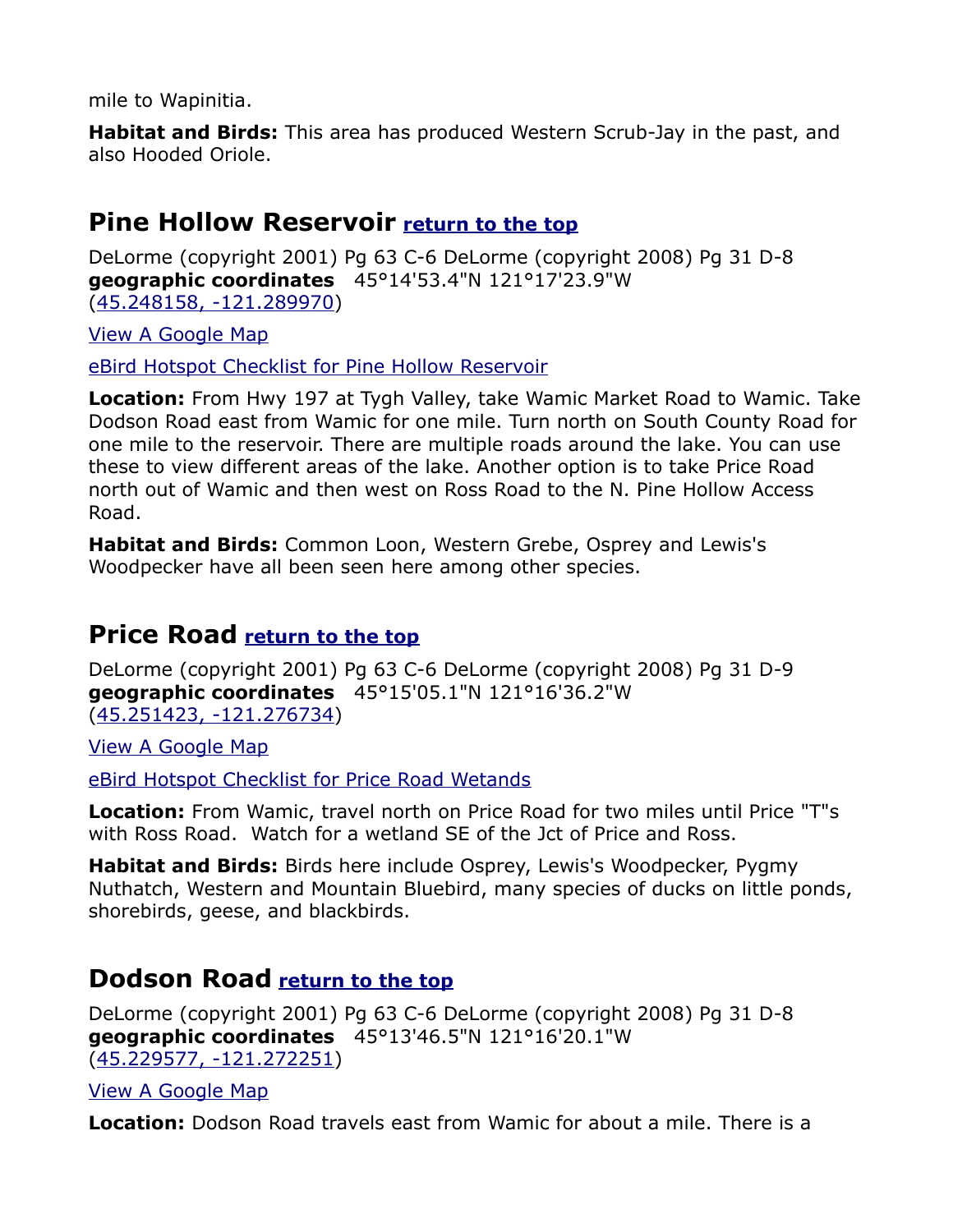good pond on this road that has been very productive in the past.

**Habitat and Birds:** Open farmland and ponds. Ducks and geese are here along with Lewis's Woodpecker.

## <span id="page-12-0"></span>**Tygh Valley [return to the top](#page-0-0)**

DeLorme (copyright 2001) Pg 63 C-7 DeLorme (copyright 2008) Pg 31 D-9 **geographic coordinates** 45°14'50.5"N 121°10'21.5"W [\(45.247375, -121.172644\)](https://www.google.com/maps/place/45%C2%B014)

[View A Google Map](http://maps.google.com/maps/ms?hl=en&ie=UTF8&msa=0&msid=108036481085398338899.000470d1c19a2bb781e19&ll=45.232349,-121.240654&sp)

**Location:** Tygh Valley is at the junction of Hwy 197 & 216 about 28 miles south of The Dalles and nine miles north of Maupin. Bird the town and the road out of Tygh Valley toward Wamic (Wamic Valley Road).

**Habitat and Birds:** A list of birds from this area includes Redhead, Wild Turkey, Bald Eagle, Northern Harrier, Swainson's Hawk, Ferruginous Hawk, Peregrine Falcon, Bonaparte's Gull, Gray Flycatcher, Cassin's Vireo, and Black-headed Grosbeak.

## <span id="page-12-3"></span>**White River Falls State Park [return to the top](#page-0-0)**

DeLorme (copyright 2001) Pg 63 C-8 DeLorme (copyright 2008) Pg 31 D-10 **geographic coordinates** 45°14'39.2"N 121°05'49.7"W [\(45.244211, -121.097147\)](https://www.google.com/maps/place/45%C2%B014)

[View A Google Map](http://maps.google.com/maps/ms?hl=en&ie=UTF8&msa=0&msid=108036481085398338899.000470d1c19a2bb781e19&ll=45.232349,-121.240654&sp)

[eBird Hotspot Checklist for White River Falls State Park](http://ebird.org/ebird/hotspot/L1528416)

**Location:** Just north of Tygh Valley, turn east on Hwy 216 and travel four miles to the park entrance.

**Habitat and Birds:** This riparian canyon area can produce Common Nighthawk, shorebirds, American Dipper, and Bullock's Oriole.

# <span id="page-12-2"></span>**SOUTH COUNTY**

#### <span id="page-12-1"></span>**Sherar's Bridge [return to the top](#page-0-0)**

DeLorme (copyright 2001) Pg 63 B-8 DeLorme (copyright 2008) Pg 72 E-1 **geographic coordinates** 45°15'39.2"N 121°02'10.5"W [\(45.260879, -121.036259\)](https://www.google.com/maps/place/45%C2%B015)

#### [View A Google Map](http://maps.google.com/maps/ms?hl=en&ie=UTF8&msa=0&msid=108036481085398338899.000470d206d0e9c4764de&ll=45.229931,-121.090622&sp)

**Location:** From the south end of the bridge that crosses the Deschutes River at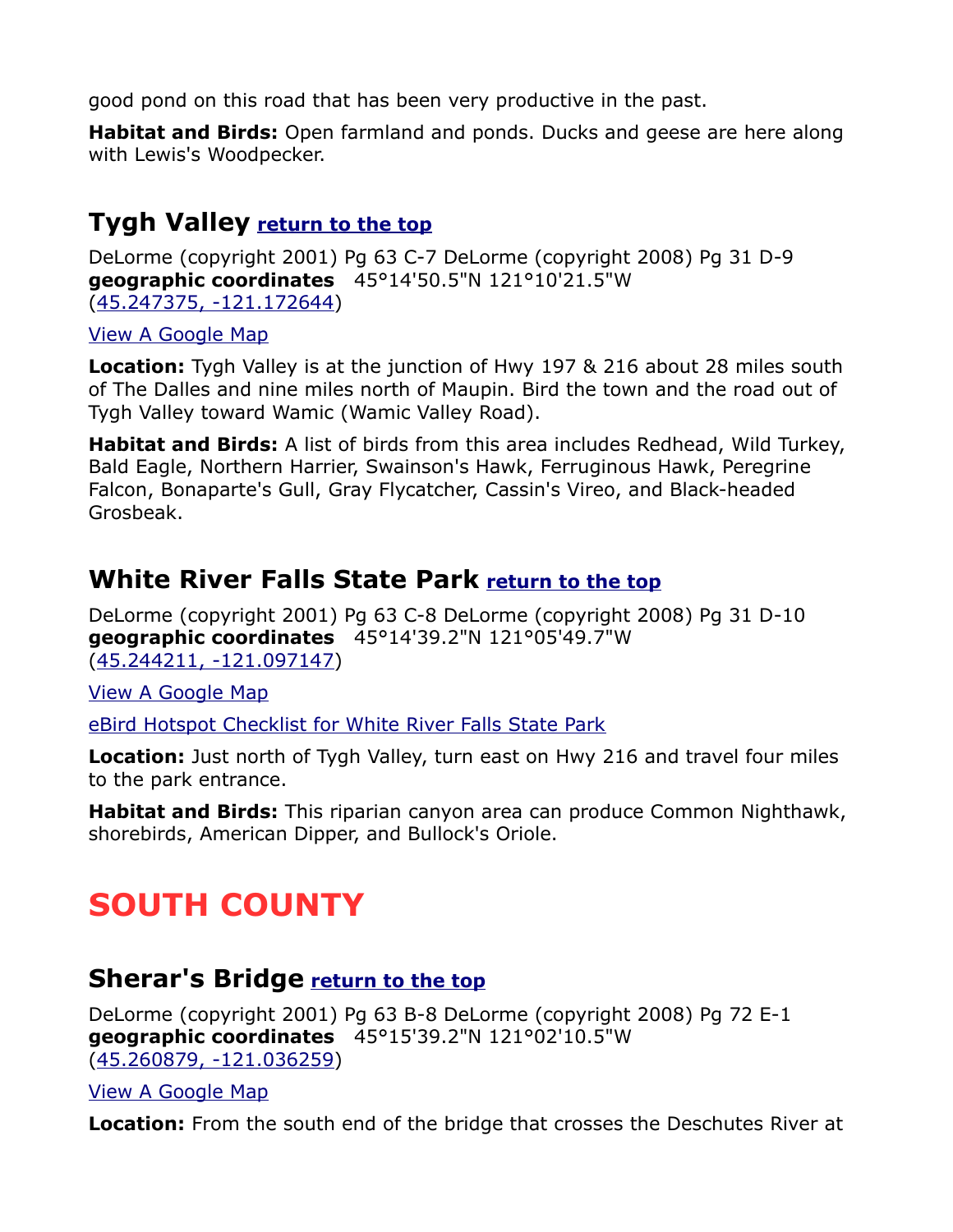Maupin, take the Deschutes River Road (dirt road that follows the river) for eight miles to Sherar's Bridge. An alternate method that creates a nice loop is to start at Tygh Valley and take Hwy 216 about eight miles to Sherar's Bridge.

**Habitat and Birds:** You will travel through canyon country here. Listen for Rock Wrens, Canyon Wrens, Chukar, Lazuli Bunting, Yellow-breasted Chat, and Yellow Warbler as you bird your way through this area.

## <span id="page-13-2"></span><span id="page-13-0"></span>**Oak Springs Fish Hatchery Road** [return to the top](#page-13-2)

DeLorme (copyright 2001) Pg 63 C-8 DeLorme (copyright 2008) Pg 31 D-10 **geographic coordinates** 45°13'12.1"N 121°04'53.8"W [\(45.220026, -121.081612\)](https://www.google.com/maps/place/45%C2%B013)

[View A Google Map](http://maps.google.com/maps/ms?hl=en&ie=UTF8&msa=0&msid=108036481085398338899.000470d206d0e9c4764de&ll=45.229931,-121.090622&sp)

[eBird Hotspot Checklist for Oak Springs](http://ebird.org/ebird/hotspot/L1422209?yr=all&m=&rank=mrec)

**Location:** From Tygh Valley, travel south four miles on Hwy 197 to Oak Springs Hatchery Road. Take this road 3.2 miles to the hatchery.

**Habitat and Birds:** This road starts in arid grassland habitat and ends in the lush riparian vegetation on the Deschutes River. Listen for Rock Wrens, Canyon Wrens, Chukar, Lazuli Bunting, Yellow-breasted Chat, and Black-capped Chickadee as you bird your way through this area.

#### <span id="page-13-1"></span>**Maupin [return to the top](#page-0-0)**

DeLorme (copyright 2001) Pg 63 C-8 DeLorme (copyright 2008) Pg 31 D-10 **geographic coordinates** 45°10'31.1"N 121°04'50.7"W [\(45.175312, -121.080755\)](https://www.google.com/maps/place/45%C2%B010)

[View A Google Map](http://maps.google.com/maps/ms?hl=en&ie=UTF8&msa=0&ll=44.823734,-120.671082&spn=0.743191,2.113495&z=9&msid=10803648108539833889)

[eBird Hotspot Checklist for Maupin](http://ebird.org/ebird/hotspot/L684473)

**Location:** Maupin is located on Hwy 197 about 38 miles south of The Dalles and 46 miles north of Madras. It is nestled on the bluffs above the Deschutes River. A very productive side trip from Maupin is to take the road east and/or west from Maupin along the Deschutes River. Cross the bridge going south out of Maupin and take the access road right or left.

**Habitat and Birds:** Like many little towns in eastern Oregon, Maupin provides shade trees for migrants, bird feeders, and permanent habitat for birds. Watch for Western Scrub-Jay and Eurasian Collared-Dove since they are expanding their range into central Oregon. Both directions along the Deschutes River will bring you in contact with dry canyon slopes that host Chukar and sagebrush species. Check the "seeps" in winter as they can often harbor surprises. The microclimate created by the river will produce temperatures that are often more mild than the surrounding area. Wintering warblers and other species can be found in these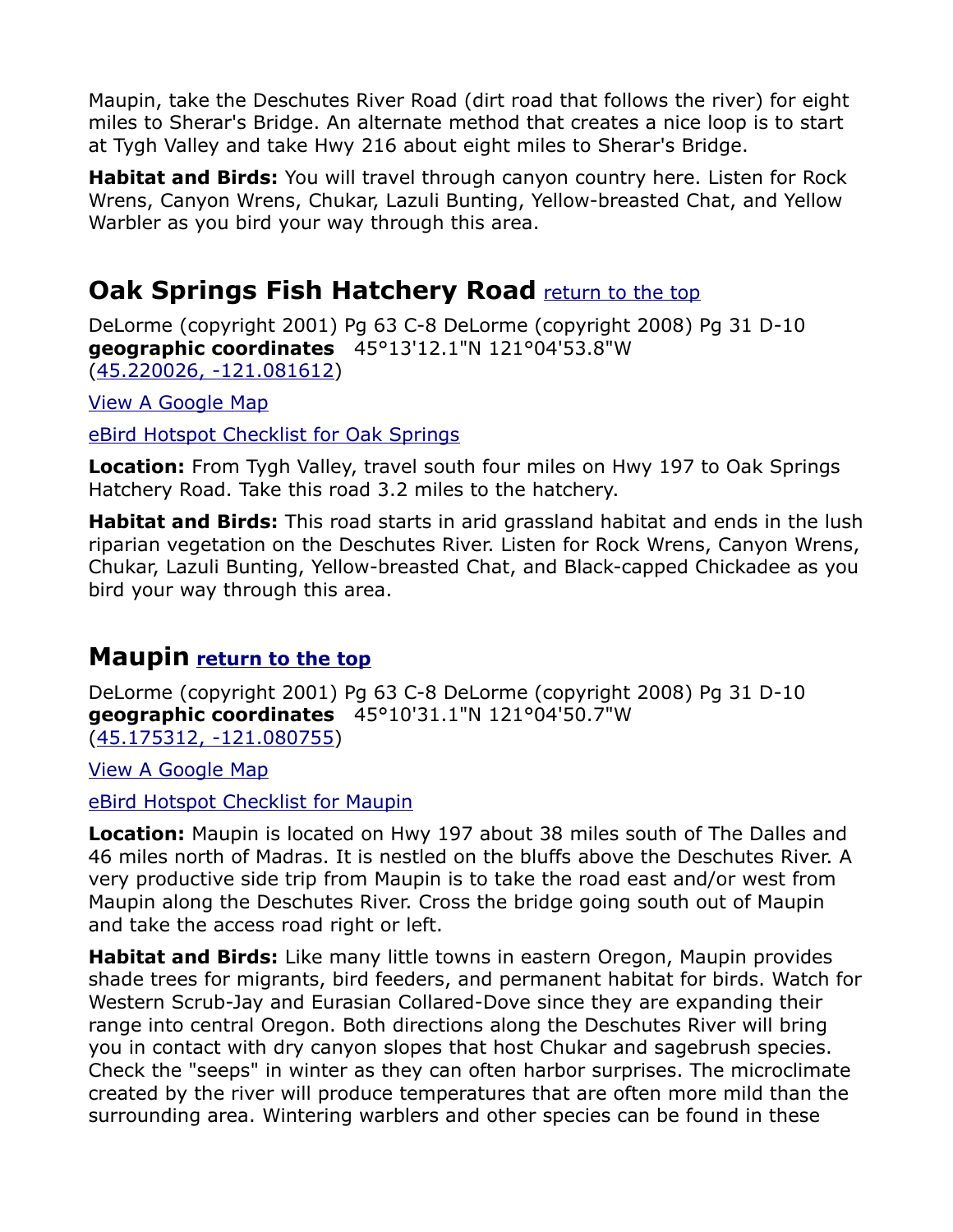green seeps.

#### <span id="page-14-1"></span>**Kah-nee-ta [return to the top](#page-0-0)**

DeLorme (copyright 2001) Pg 57 B-7 DeLorme (copyright 2008) Pg 37 B-9 **geographic coordinates** 44°51'41.2"N 121°11'57.6"W [\(44.861443, -121.199326\)](https://www.google.com/maps/place/44%C2%B051)

[View A Google Map](http://maps.google.com/maps/ms?hl=en&ie=UTF8&msa=0&ll=44.823734,-120.671082&spn=0.743191,2.113495&z=9&msid=10803648108539833889)

#### [Resort Website](http://www.kahneeta.com/)

**Location:** From the junction of Hwy 26 and 216 south of Mt. Hood, travel south on 26 for about 14 miles to the junction of 26 and the Simnasho Road. It is well signed to Kah-nee-ta Resort. Take Simnasho Road to Simnasho (about 7 miles) and then turn south on Simnasho Hot Springs Road for about 13 miles to Warm Springs Road. Take Warm Springs Road into Kah-nee-tah. A good side trip is to explore the Kah-nee-ta Fish Hatchery. The hatchery is five miles northwest of Kah-nee-ta Hot Springs Resort. After Passing through Simnasho, turn right on Simnasho-Hot Springs Road (Highway 3). Drive 10 miles, turn right at the fish hatchery sign. From Warm Springs, take Agency Hot Springs Road (Highway 3) north from Warm Springs. Three miles north of the Warm Springs River take a left at fish hatchery sign.

**Habitat and Birds:** Both Barrow's and Common Goldeneye can be found here in spring and fall. There is abundant riparian vegetation in this area so Lazuli Buntings and Western Wood-pewees are common. Listen for Ash-throated Flycatchers and Gray Flycatchers in the junipers along the valleys.

#### <span id="page-14-0"></span>**Cow Canyon [return to the top](#page-0-0)**

DeLorme (copyright 2001) Pg 80 A-1 DeLorme (copyright 2008) Pg 76 A-1 **geographic coordinates** 44°52'03.3"N 120°55'35.8"W [\(44.867585, -120.926620\)](https://www.google.com/maps/place/44%C2%B052)

#### [View A Google Map](http://maps.google.com/maps/ms?hl=en&ie=UTF8&msa=0&ll=44.823734,-120.671082&spn=0.743191,2.113495&z=9&msid=10803648108539833889)

**Location:** Cow Canyon climbs out of Willowdale going north toward the Columbia River. This is in the southern edge of the county but is on Hwy 97 which is the main road through the area. Travel 17.6 miles north of Madras on Hwy 97. This location is 23 miles south of Maupin and 70 miles south of the Columbia River at Biggs Junction.

**Habitat and Birds:** This area is under-birded because it is next to Hwy 97 and most people don't stop. There are pockets of oak trees here that could harbor migrants and local nesters.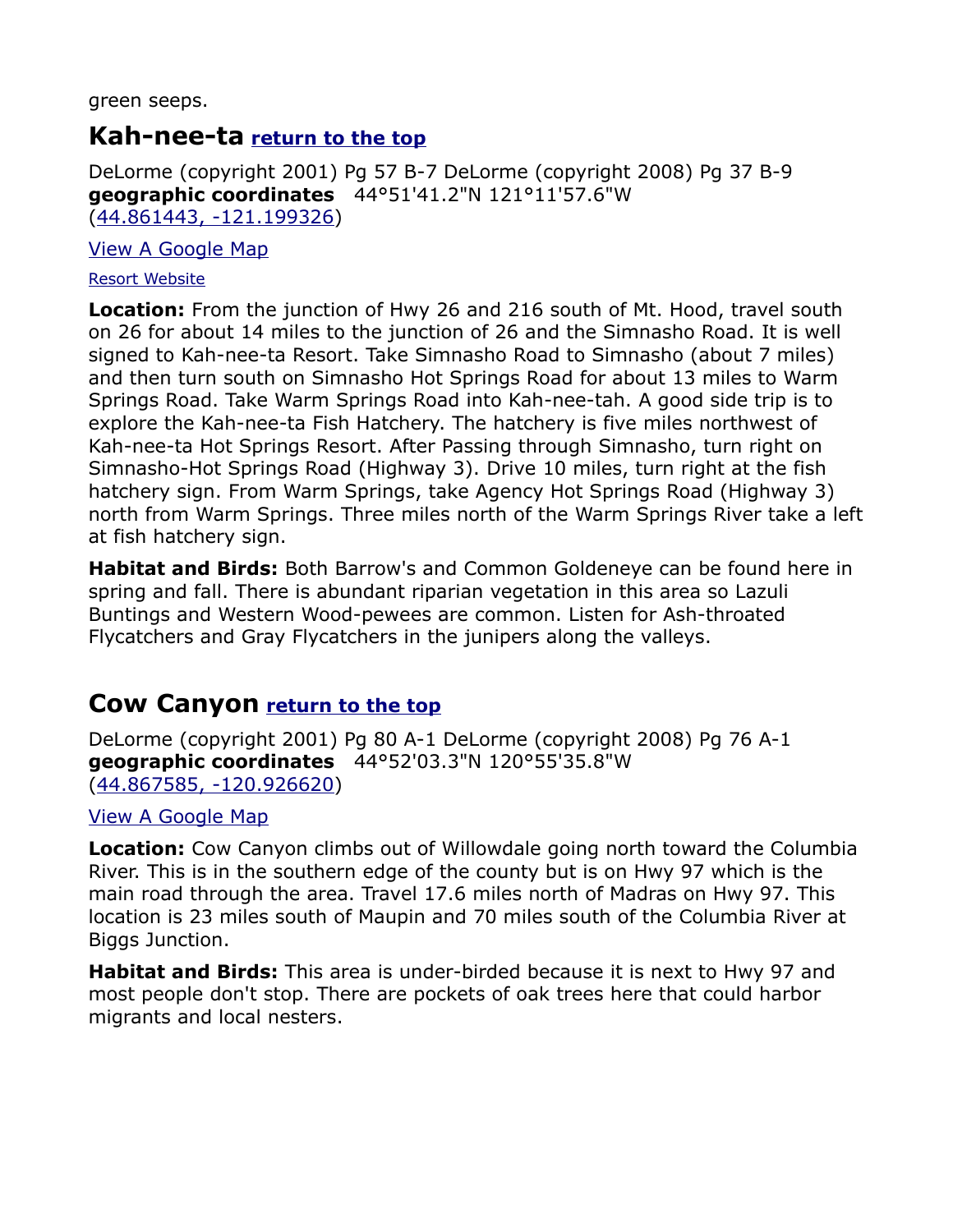## <span id="page-15-1"></span>**Laurence Memorial Grasslands Preserve (The Nature Conservancy) [return to the top](#page-0-0)**

DeLorme (copyright 2001) Pg 80 A-2 DeLorme (copyright 2008) Pg 76 A-2 **geographic coordinates** 44°56'47.4"N 120°47'14.5"W [\(44.946489, -120.787349\)](https://www.google.com/maps/place/44%C2%B056)

#### [View A Google Map](http://maps.google.com/maps/ms?hl=en&ie=UTF8&msa=0&ll=44.823734,-120.671082&spn=0.743191,2.113495&z=9&msid=10803648108539833889)

**Location: From Shaniko (**[45.003596, -120.753747](https://www.google.com/maps/place/45%C2%B000)**)**: Head south (actually SSW) on Highway 218 towards Antelope. Proceed approximately 3.7 miles south, then turn right (west) onto an unnamed, county-maintained dirt road (Rooper Road on some maps gps =  $44.953740, -120.728969$ ). Signs say the road is not maintained in winter, but it is graded once a year and any vehicle can negotiate it safely in dry conditions. If you find yourself dropping into a canyon you've gone about 0.5 miles too far. N*ote*: Even with 4WD the road can be slippery and treacherous during heavy rains. Go west on the unnamed county road — which proceeds at a level or sometimes slightly downhill grade— for 3.2 miles, to the locked gate. This is the south east corner of the preserve. There is a sign and stairs over the barbed wire fence. The road becomes private at this point and even if by chance the gate is open, do not drive on further west as the gate may be locked again at any time and is also locked on the other end. You may however, walk on the road to gain access to the former preserve entrance in the middle of the south boundary of the preserve. This gives better direct access to the central and western portions of the preserve.

**Habitat and Birds:** One of Oregon's best kept secrets, this location is not often birded but offers the birder a true glimpse into the past and a chance to bird habitat that closely resembles native grasslands. Western Meadowlarks sing throughout the summer while Savannah and Vesper Sparrows nest in good numbers. Grasshopper Sparrow may occur here but that is for future birding sojourns to determine. This is a good place to stop on the way to or from Antelope or Clarno.

#### <span id="page-15-0"></span>**Antelope [return to the top](#page-0-0)**

DeLorme (copyright 2001) Pg 80 A-2 DeLorme (copyright 2008) Pg 76 A-2 **geographic coordinates** 44°54'40.6"N 120°43'25.4"W [\(44.911293, -120.723707\)](https://www.google.com/maps/place/44%C2%B054)

#### [View A Google Map](http://maps.google.com/maps/ms?hl=en&ie=UTF8&msa=0&ll=44.823734,-120.671082&spn=0.743191,2.113495&z=9&msid=10803648108539833889)

**Location:** Antelope is located eight miles south of Shaniko on Hwy 218. If coming from the south, take Hwy 293 just north of Willowdale and travel 14 miles to Antelope.

**Habitat and Birds:** This tiny town can produce some interesting finds. Western Scrub-Jay, Tri-colored Blackbird, Bushtit, and both goldfinch can be found nearby. Both Sharp-shinned and Cooper's Hawks can be in town. In the canyon areas